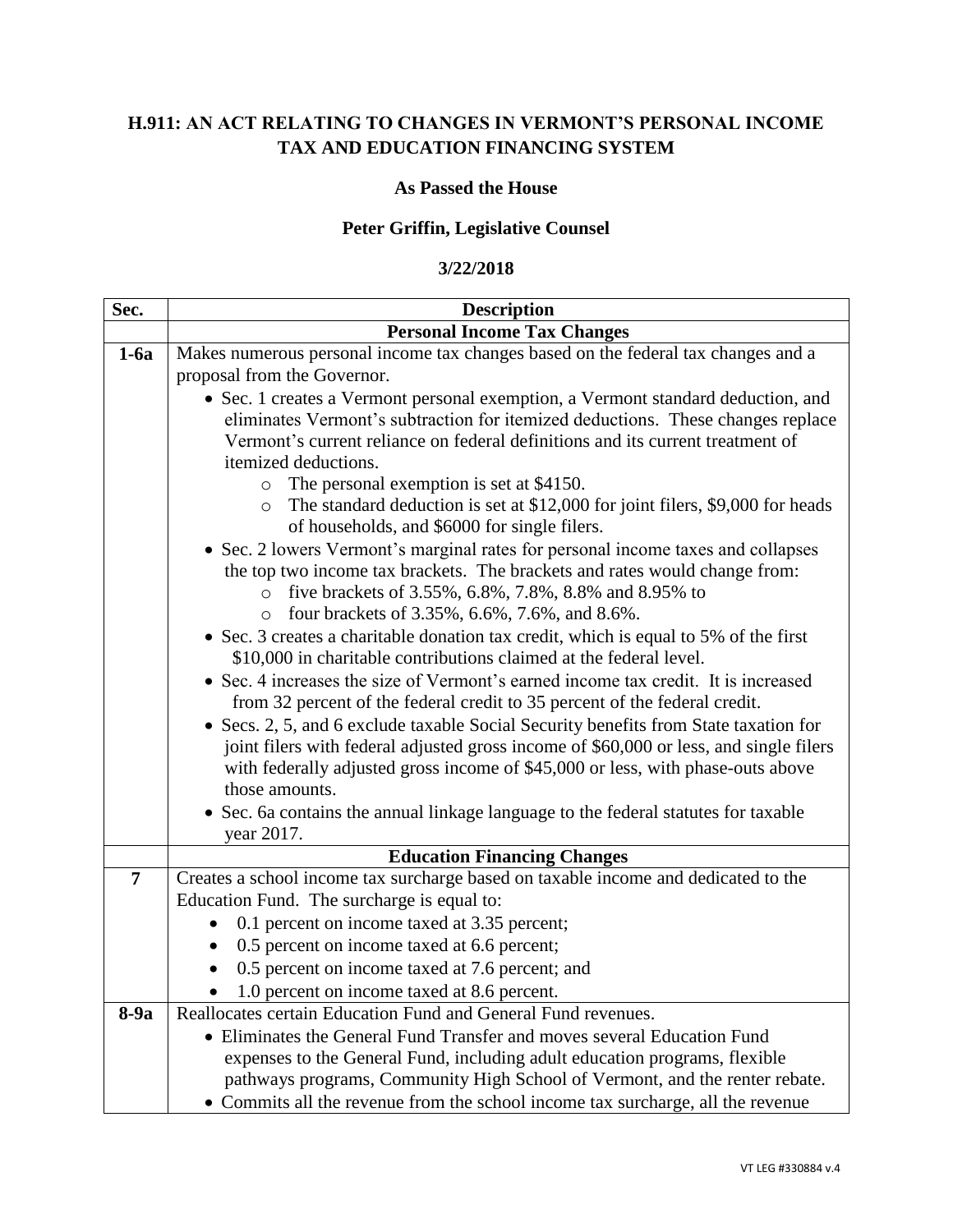|           | from the sales and use tax, and 25 percent of the meals and rooms tax to the                                                                                     |  |  |  |  |  |  |  |  |  |
|-----------|------------------------------------------------------------------------------------------------------------------------------------------------------------------|--|--|--|--|--|--|--|--|--|
|           | <b>Education Fund.</b>                                                                                                                                           |  |  |  |  |  |  |  |  |  |
|           | • Requires the Joint Fiscal Office to report by 2024 on the impact of the changes in                                                                             |  |  |  |  |  |  |  |  |  |
|           | the act related to the General Fund and Education Fund.                                                                                                          |  |  |  |  |  |  |  |  |  |
| $10-$     | Alters how education property tax rates are calculated and billed by:                                                                                            |  |  |  |  |  |  |  |  |  |
| 12a       | • Providing each school district with a base spending amount equal to the amount of                                                                              |  |  |  |  |  |  |  |  |  |
|           | per pupil education spending that can be supported by fixed Education Fund                                                                                       |  |  |  |  |  |  |  |  |  |
|           | revenues.                                                                                                                                                        |  |  |  |  |  |  |  |  |  |
|           | • For districts that choose to spend above the base spending amount, an additional                                                                               |  |  |  |  |  |  |  |  |  |
|           | homestead tax rate would be equalized across those districts, based on a single                                                                                  |  |  |  |  |  |  |  |  |  |
|           | property tax yield.                                                                                                                                              |  |  |  |  |  |  |  |  |  |
|           | • Requiring separate bills for the statewide education tax and municipal taxes.                                                                                  |  |  |  |  |  |  |  |  |  |
|           | • Requiring the Commissioner of Taxes to recommend a yield, a base income                                                                                        |  |  |  |  |  |  |  |  |  |
|           | percentage, and a nonresidential rate each year.                                                                                                                 |  |  |  |  |  |  |  |  |  |
| $13 -$    | Changes how income sensitivity adjustments are calculated and billed.                                                                                            |  |  |  |  |  |  |  |  |  |
| 14a       | Income sensitivity adjustments will be capped at \$400,000.00 of housesite value<br>rather than \$500,000.00 as under current law.                               |  |  |  |  |  |  |  |  |  |
|           |                                                                                                                                                                  |  |  |  |  |  |  |  |  |  |
|           | For people below \$47,000.00 in household income the "supercircuit breaker"<br>adjustment is split into an education property tax adjustment and a municipal tax |  |  |  |  |  |  |  |  |  |
|           | adjustment, and billed separately.                                                                                                                               |  |  |  |  |  |  |  |  |  |
| $15 - 16$ | Sets the parameters for fiscal year 2019:                                                                                                                        |  |  |  |  |  |  |  |  |  |
| and       | The property dollar equivalent yield is \$8,500.00.                                                                                                              |  |  |  |  |  |  |  |  |  |
| 22        | The base income percentage is 1.66%.                                                                                                                             |  |  |  |  |  |  |  |  |  |
|           | The nonresidential property tax rate is \$1.591.                                                                                                                 |  |  |  |  |  |  |  |  |  |
|           | The base spending amount is \$11,916.00.                                                                                                                         |  |  |  |  |  |  |  |  |  |
| $17-19$   | Repeals the current excess spending penalty.                                                                                                                     |  |  |  |  |  |  |  |  |  |
| 20        | For fiscal year 2020, the definition of "education spending" is changed to include a                                                                             |  |  |  |  |  |  |  |  |  |
|           | district's portion of the normal teacher retirement contribution.                                                                                                |  |  |  |  |  |  |  |  |  |
| 21        | Removes the Act 46 five percent limitations on tax rates for most districts so that the                                                                          |  |  |  |  |  |  |  |  |  |
|           | new lower property tax rates can be effective. For a small number of certain specified                                                                           |  |  |  |  |  |  |  |  |  |
|           | districts, the limitations on the amount that tax rates can rise are kept in place.                                                                              |  |  |  |  |  |  |  |  |  |
| 21a       | Provides \$200,000.00 in fiscal year 2019 to assist towns with issuing separate municipal                                                                        |  |  |  |  |  |  |  |  |  |
| 22        | and education tax bills.<br>Effective dates and transition.                                                                                                      |  |  |  |  |  |  |  |  |  |
|           | Provides that no taxpayer will be penalized for failing to withhold properly for                                                                                 |  |  |  |  |  |  |  |  |  |
|           | the school income tax surcharge for taxable year 2018 only.                                                                                                      |  |  |  |  |  |  |  |  |  |
|           | Phases in the base spending amount definition over three years. The bill does so<br>$\bullet$                                                                    |  |  |  |  |  |  |  |  |  |
|           | by setting a base spending amount of \$11,916 for fiscal year 2019, which                                                                                        |  |  |  |  |  |  |  |  |  |
|           | represents 92 percent of what the base spending amount would normally be. For                                                                                    |  |  |  |  |  |  |  |  |  |
|           | fiscal year 2020, the base spending amount is calculated as 96% of what it would                                                                                 |  |  |  |  |  |  |  |  |  |
|           | normally be. For fiscal year 2020, the base spending amount is 100% of the                                                                                       |  |  |  |  |  |  |  |  |  |
|           | statutory definition.                                                                                                                                            |  |  |  |  |  |  |  |  |  |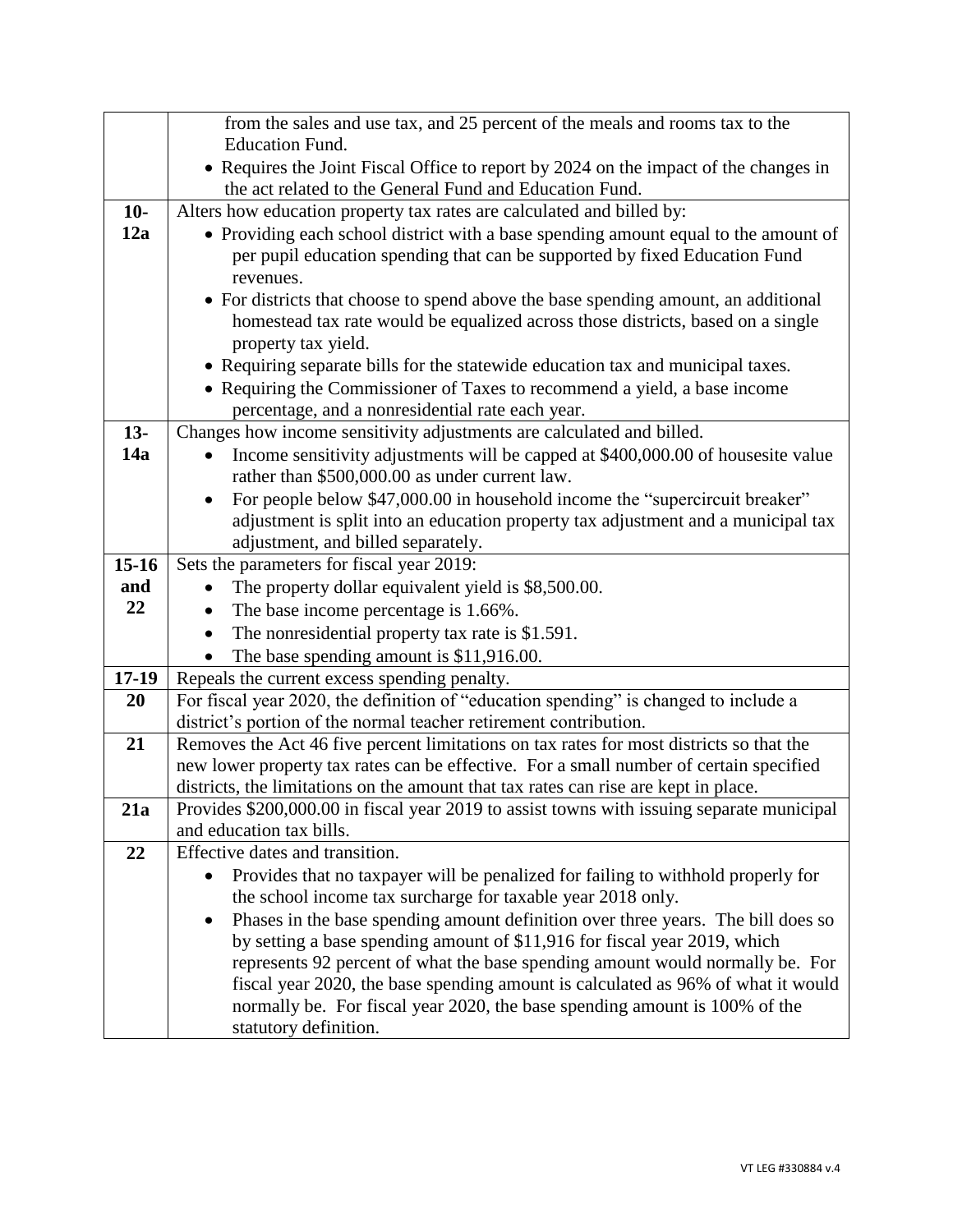# **House Bill No. 911 – As Passed by the House Summary of Changes to the Personal Income Tax and Education Finance System March 22, 2018**

#### • **Personal Income Tax Changes**

- Reduces state personal income tax burden on Vermonters who are adversely impacted by the change in Federal tax law (\$30 million returned to Vermonters)
- o Lowers taxes for Vermonters:
	- **Lowers all personal income tax rates by 0.2% and collapses top two income tax brackets**
	- Creates a Vermont standard deduction equal to \$6,000 for single filers and \$12,000 for married couples
	- Creates a Vermont personal exemption equal to \$4,150 per exemption
	- Expands the Vermont earned income tax credit from 32% of the Federal EITC to 35%
	- Creates a 5% tax credit for the total amount of charitable contributions up to \$10,000 taxpayers who contribute up to \$10,000 will be eligible for a \$500 tax credit
- o Provides tax relief to Vermonters receiving Social Security benefits
	- Taxable Social Security benefits below \$45,000 for single filers and below \$60,000 for married filers will be 100% exempt from Vermont personal income tax

#### • **Education Finance System Changes**

- o Adds a school income tax surcharge, built upon the reformed Vermont personal income tax system:
	- Tax rates are 0.1% of lowest bracket, 0.5% for middle brackets, and 1% on highest income brackets
	- Raises approximately \$59 million for the Education Fund
- o Uses the \$59 million to reduce average homestead tax rates (on both homestead property and household income) from current-law FY2019 tax rates (average tax rate reduction of \$0.15)
- $\circ$  Provides cost containment: future homestead tax rates will rise faster for each additional dollar of perpupil spending by changing the way spending-adjusted homestead tax rates are calculated
- $\circ$  Maintains the nonresidential property tax rate at its current-law amount \$1.591
- o Reduces the maximum housesite value eligible for adjustment from \$500,000 to \$400,000 for household incomes of \$90,000 or less.
- $\circ$  Splits the homeowner rebate into two components: education and municipal
- o Retains the renter rebate and transfers it to the GF
- o Separates municipal and education tax bills
- o Repeals the GF transfer to the EF in a revenue neutral way:
	- Dedicates to the EF: 100% of sales & use tax and 25% of rooms & meals tax
	- Transfers to the GF: adult education, flexible pathways, community high school of VT, and the renter rebate (\$21.5 million)
- o Repeals the current-law excess spending penalty
- o Adds the employer share of the normal cost of teachers' retirement to each district's budget (beginning in FY2020)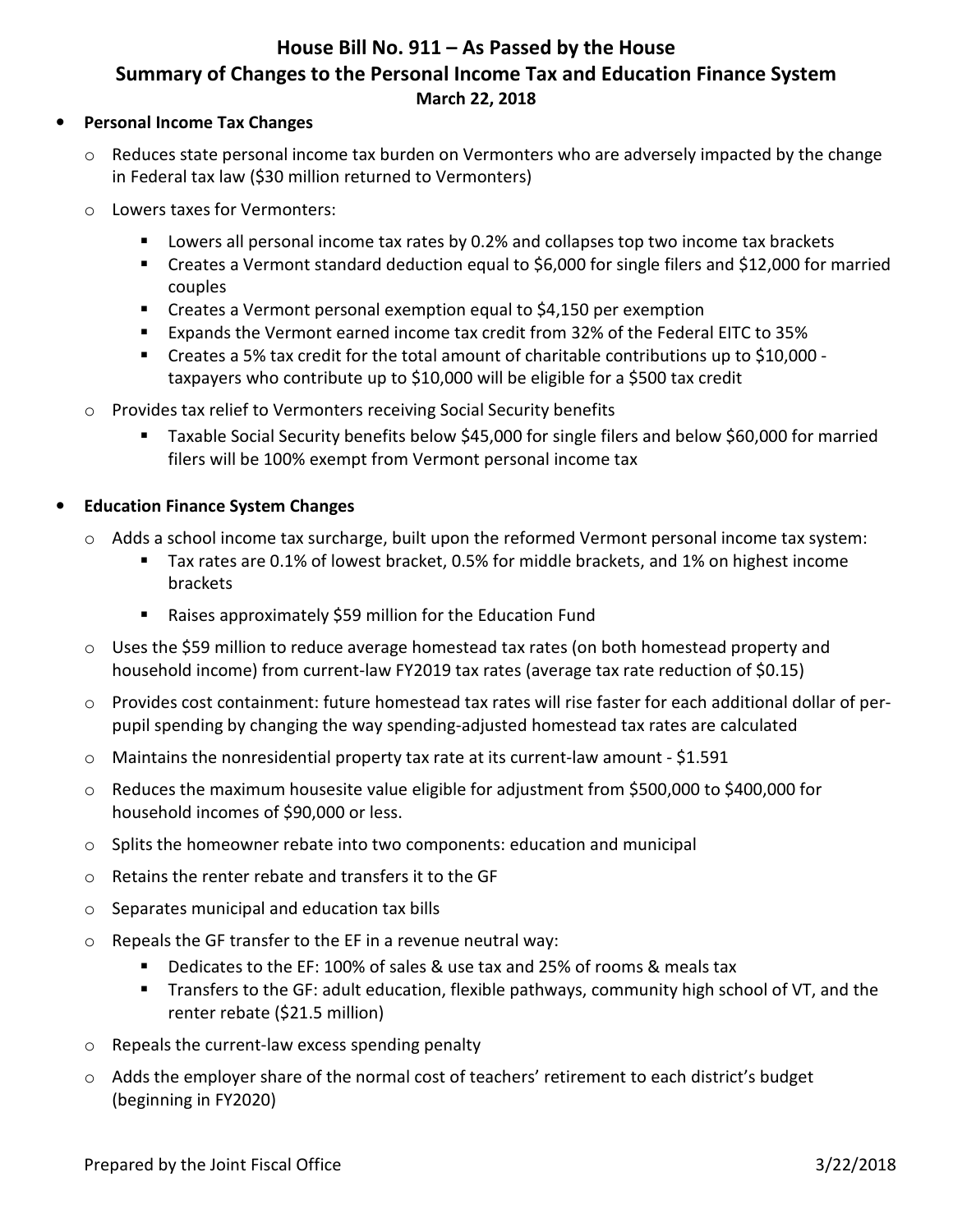#### **Comparisons of Income Tax Proposals March 22, 2018**

#### **Administration's Proposal for Income Tax**

- Starts with Federal AGI as base
- Creates a Vermont Standard Deduction
- Creates Vermont Personal Exemptions
	- o Equal to \$4000 per exemption
- Introduces a 5% charitable credit for all charitable contributions
- Removes the addback for bonus depreciation
- Expands the Earned Income Tax Credit
	- o From 32% to 35% of Federal EITC
- Lowers income tax rates by 0.2% for each bracket
- Creates an exemption for taxable social security benefits
	- $\circ$  1/3rd of the Administration's Social Security proposal

# **H.911 for Income Tax (Differences highlighted in bold)**

- Starts with Federal AGI as base
- Creates a Vermont Standard Deduction
- Creates Vermont Personal Exemptionso **Equal to \$4150 per exemption**
- Introduces a 5% charitable credit for all charitable contributionso **Caps eligible contributions at \$10,000**
- **Leaves the addback for bonus depreciation**
- Expands the Earned Income Tax Credit o From 32% to 35% of Federal EITC
- **Collapses the top two income tax brackets**
- Lowers income tax rates by 0.2% for each bracket
- Creates an exemption for taxable social security benefits
	- o **100% of Administration 's Social Security proposal**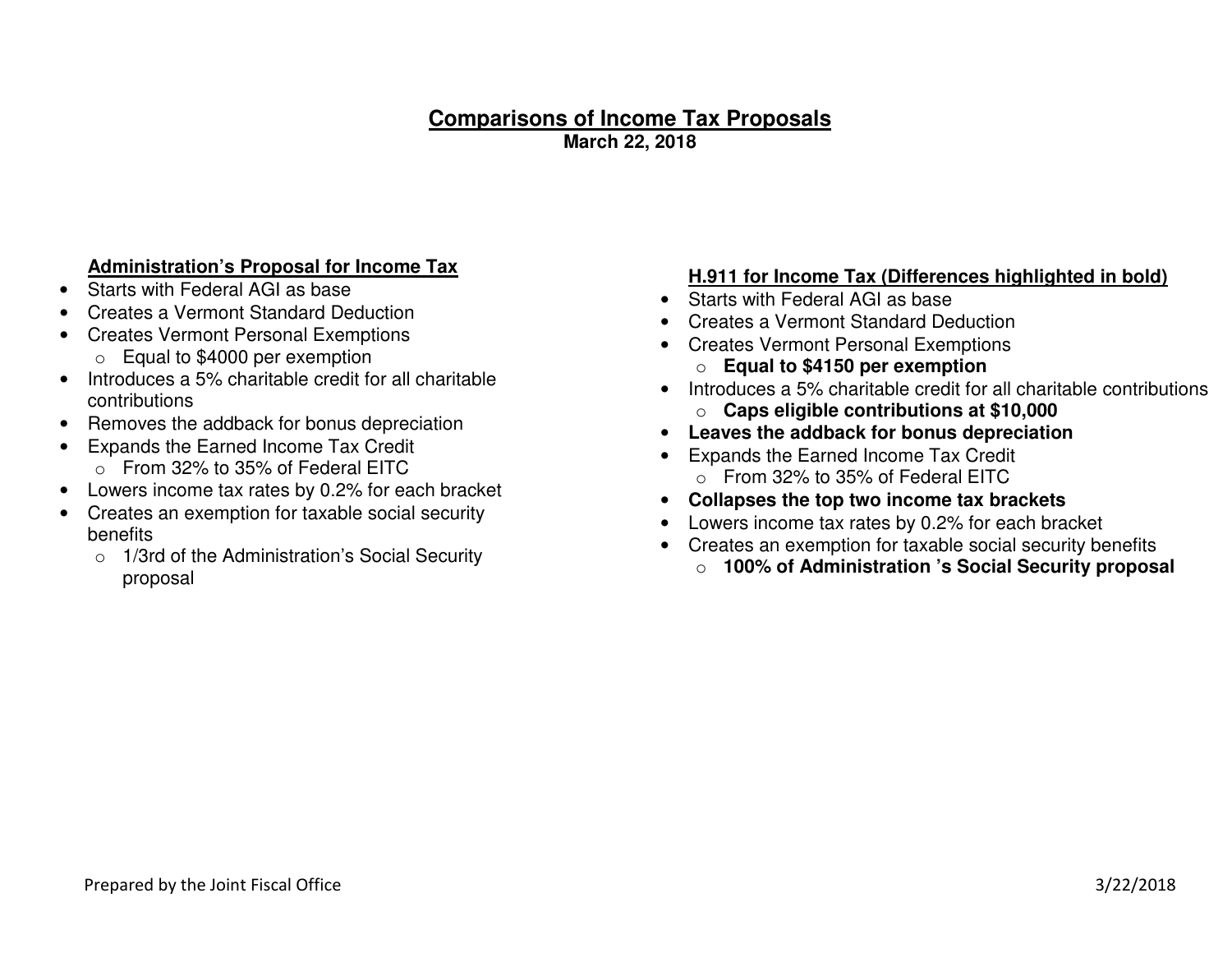# **Changes in Income Tax Rates in H.911- House Passed**

**March 22, 2018** 

# **Current Tax Brackets and Rates Access 1989 12:30 Telecommunity Current Tax Brackets and Rates 1999 12:30 Telecommunity Current Tax Brackets and Rates 1999 12:30 Telecommunity Current Tax Brackets and Rates 1999 12:30 Tele**

| <b>Married, Joint Filers</b>       |                        |                               |  |  |  |  |
|------------------------------------|------------------------|-------------------------------|--|--|--|--|
| If VT Taxable<br>Income is<br>over | <b>But Not</b><br>Over | Tax Rate income in this range |  |  |  |  |
|                                    | 63,300                 | 3.55%                         |  |  |  |  |
| 63,300                             | 153,100                | 6.80%                         |  |  |  |  |
| 153,100                            | 233,300                | 7.80%                         |  |  |  |  |
| 233,300                            | 416,650                | 8.80%                         |  |  |  |  |
| 416,650                            |                        | 8.95%                         |  |  |  |  |

| <b>Single Filers</b>               |                        |                                  |  |  |  |  |  |
|------------------------------------|------------------------|----------------------------------|--|--|--|--|--|
| If VT Taxable<br>Income is<br>over | <b>But Not</b><br>Over | Tax Rate on income in this range |  |  |  |  |  |
| 0                                  | 37,900                 | 3.55%                            |  |  |  |  |  |
| 37,900                             | 91,850                 | 6.80%                            |  |  |  |  |  |
| 91,850                             | 191,650                | 7.80%                            |  |  |  |  |  |
| 191,650                            | 416,650                | 8.80%                            |  |  |  |  |  |
| 416,650                            |                        | 8.95%                            |  |  |  |  |  |

- Top two income tax brackets collapsed
- Rates drop by 0.2% for each bracket

• Top two income tax brackets

• Rates drop by 0.2% for each

collapsed

bracket

| <b>Married, Joint Filers</b>       |                        |                               |  |  |  |  |
|------------------------------------|------------------------|-------------------------------|--|--|--|--|
| If VT Taxable<br>Income is<br>over | <b>But Not</b><br>Over | Tax Rate income in this range |  |  |  |  |
|                                    | 63,300                 | 3.35%                         |  |  |  |  |
| 63,300                             | 153,100                | 6.60%                         |  |  |  |  |
| 153,100                            | 233,300                | 7.60%                         |  |  |  |  |
| 233,300                            |                        | 8.60%                         |  |  |  |  |

| <b>Single Filers</b>               |                        |                                  |  |  |  |  |
|------------------------------------|------------------------|----------------------------------|--|--|--|--|
| If VT Taxable<br>Income is<br>over | <b>But Not</b><br>Over | Tax Rate on income in this range |  |  |  |  |
|                                    | 37,900                 | 3.35%                            |  |  |  |  |
| 37,900                             | 91,850                 | 6.60%                            |  |  |  |  |
| 91,850                             | 191,650                | 7.60%                            |  |  |  |  |
| 191,650                            |                        | 8.60%                            |  |  |  |  |

# **School Income Tax Surcharge Rates**

| <b>Single Filers</b>                      |                        |                                                   |  |  |  |  |  |
|-------------------------------------------|------------------------|---------------------------------------------------|--|--|--|--|--|
| <b>If VT Taxable</b><br>Income is<br>over | <b>But Not</b><br>Over | Surcharge rate applied to<br>income in this range |  |  |  |  |  |
|                                           | 37,900                 | 0.10%                                             |  |  |  |  |  |
| 37,900                                    | 91,850                 | 0.50%                                             |  |  |  |  |  |
| 91,850                                    | 191,650                | 0.50%                                             |  |  |  |  |  |
| 191,650                                   |                        | $1.00\%$                                          |  |  |  |  |  |

| <b>Married, Joint Filers</b>       |                        |                                                   |  |  |  |  |  |
|------------------------------------|------------------------|---------------------------------------------------|--|--|--|--|--|
| If VT Taxable<br>Income is<br>over | <b>But Not</b><br>Over | Surcharge rate applied to<br>income in this range |  |  |  |  |  |
|                                    | 63,300                 | 0.10%                                             |  |  |  |  |  |
| 63,300                             | 153,100                | 0.50%                                             |  |  |  |  |  |
| 153,100                            | 233,300                | 0.50%                                             |  |  |  |  |  |
| 233,300                            |                        | $1.00\%$                                          |  |  |  |  |  |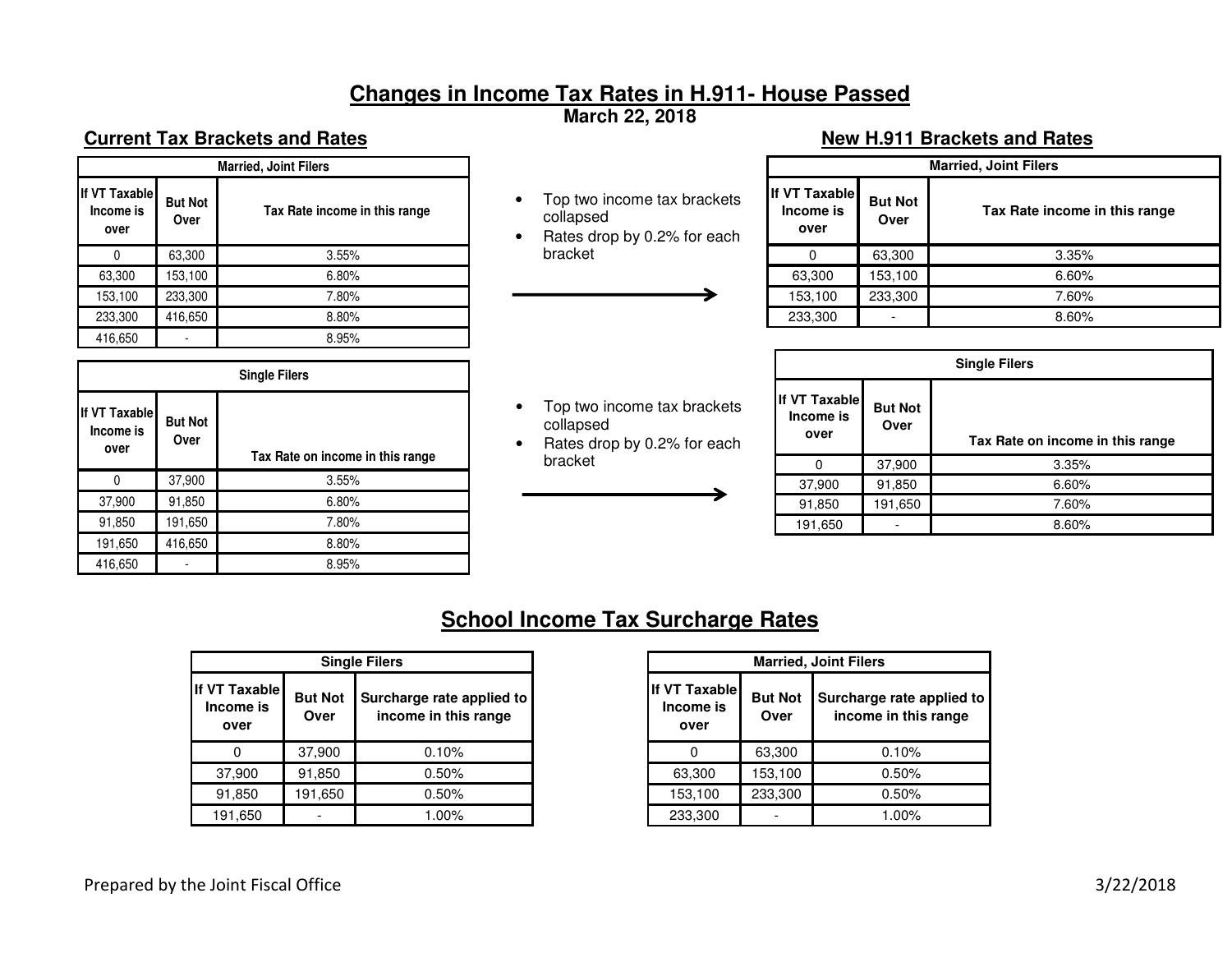# **Estimated Impacts of H.91- House Passed: Income Tax Changes Only March 22, 2018**

| <b>Summary of Income Tax Impacts: H.911</b>                                                  |               |                                                                 |                                                                                     |                                                   |                                           |  |  |  |
|----------------------------------------------------------------------------------------------|---------------|-----------------------------------------------------------------|-------------------------------------------------------------------------------------|---------------------------------------------------|-------------------------------------------|--|--|--|
| ***Relative to 2017 Vermont Tax Law***<br>(Note: All estimates are on a calendar year basis) |               |                                                                 |                                                                                     |                                                   |                                           |  |  |  |
| <b>AGI Bracket</b>                                                                           |               | <b>Total Tax Change of</b><br>H.911<br>(In Millions of Dollars) | <b>Average Change in Taxes from</b><br>H.911 From Income Tax<br><b>Changes Only</b> | <b>Change in Effective</b><br>Tax Rate from H.911 | Percent of 2014<br><b>Taxable Returns</b> |  |  |  |
| \$0                                                                                          | \$5,000       | $-$0.05$                                                        | $-$11.45$                                                                           | $-0.10%$                                          | 1.8%                                      |  |  |  |
| \$5,000                                                                                      | \$10,000      | $-$0.15$                                                        | $-$11.58$                                                                           | $-0.09%$                                          | 2.7%                                      |  |  |  |
| \$10,000                                                                                     | \$15,000      | $-$0.31$                                                        | $-$18.21$                                                                           | $-0.11%$                                          | 5.0%                                      |  |  |  |
| \$15,000                                                                                     | \$20,000      | $-$0.42$                                                        | $-$24.09$                                                                           | $-0.12%$                                          | 6.9%                                      |  |  |  |
| \$20,000                                                                                     | \$25,000      | $-$0.54$                                                        | $-$28.80$                                                                           | $-0.12%$                                          | 6.7%                                      |  |  |  |
| \$25,000                                                                                     | \$30,000      | $-$0.70$                                                        | $-$36.67$                                                                           | $-0.12%$                                          | 6.9%                                      |  |  |  |
| \$30,000                                                                                     | \$35,000      | $-$0.83$                                                        | $-$44.15$                                                                           | $-0.13%$                                          | 6.7%                                      |  |  |  |
| \$35,000                                                                                     | \$40,000      | $-$0.97$                                                        | $-$ \$52.66                                                                         | $-0.14%$                                          | 5.9%                                      |  |  |  |
| \$40,000                                                                                     | \$45,000      | $-$1.05$                                                        | $-$ \$62.08                                                                         | $-0.15%$                                          | 5.1%                                      |  |  |  |
| \$45,000                                                                                     | \$50,000      | $-$1.04$                                                        | $-$70.42$                                                                           | $-0.15%$                                          | 4.5%                                      |  |  |  |
| \$50,000                                                                                     | \$60,000      | $-$1.36$                                                        | $-$ \$51.56                                                                         | $-0.09%$                                          | 7.7%                                      |  |  |  |
| \$60,000                                                                                     | \$75,000      | $-$0.72$                                                        | $-$ \$22.17                                                                         | $-0.03%$                                          | 9.2%                                      |  |  |  |
| \$75,000                                                                                     | \$100,000     | $-$0.18$                                                        | $-$5.40$                                                                            | $-0.01%$                                          | 11.4%                                     |  |  |  |
| \$100,000                                                                                    | \$125,000     | \$0.96                                                          | \$42.65                                                                             | 0.03%                                             | 6.8%                                      |  |  |  |
| \$125,000                                                                                    | \$150,000     | \$1.10                                                          | \$83.08                                                                             | 0.06%                                             | 3.8%                                      |  |  |  |
| \$150,000                                                                                    | \$200,000     | \$1.58                                                          | \$124.35                                                                            | 0.07%                                             | 3.6%                                      |  |  |  |
| \$200,000                                                                                    | \$300,000     | \$2.51                                                          | \$288.80                                                                            | 0.10%                                             | 2.5%                                      |  |  |  |
| \$300,000 Infinity                                                                           |               | \$2.27                                                          | \$268.61                                                                            | 0.00%                                             | 2.7%                                      |  |  |  |
|                                                                                              | <b>Totals</b> | \$0.09                                                          | \$2.99                                                                              | 0.00%                                             | 100%                                      |  |  |  |
|                                                                                              |               | Note: Estimates are based upon 2014 tax year data               |                                                                                     |                                                   |                                           |  |  |  |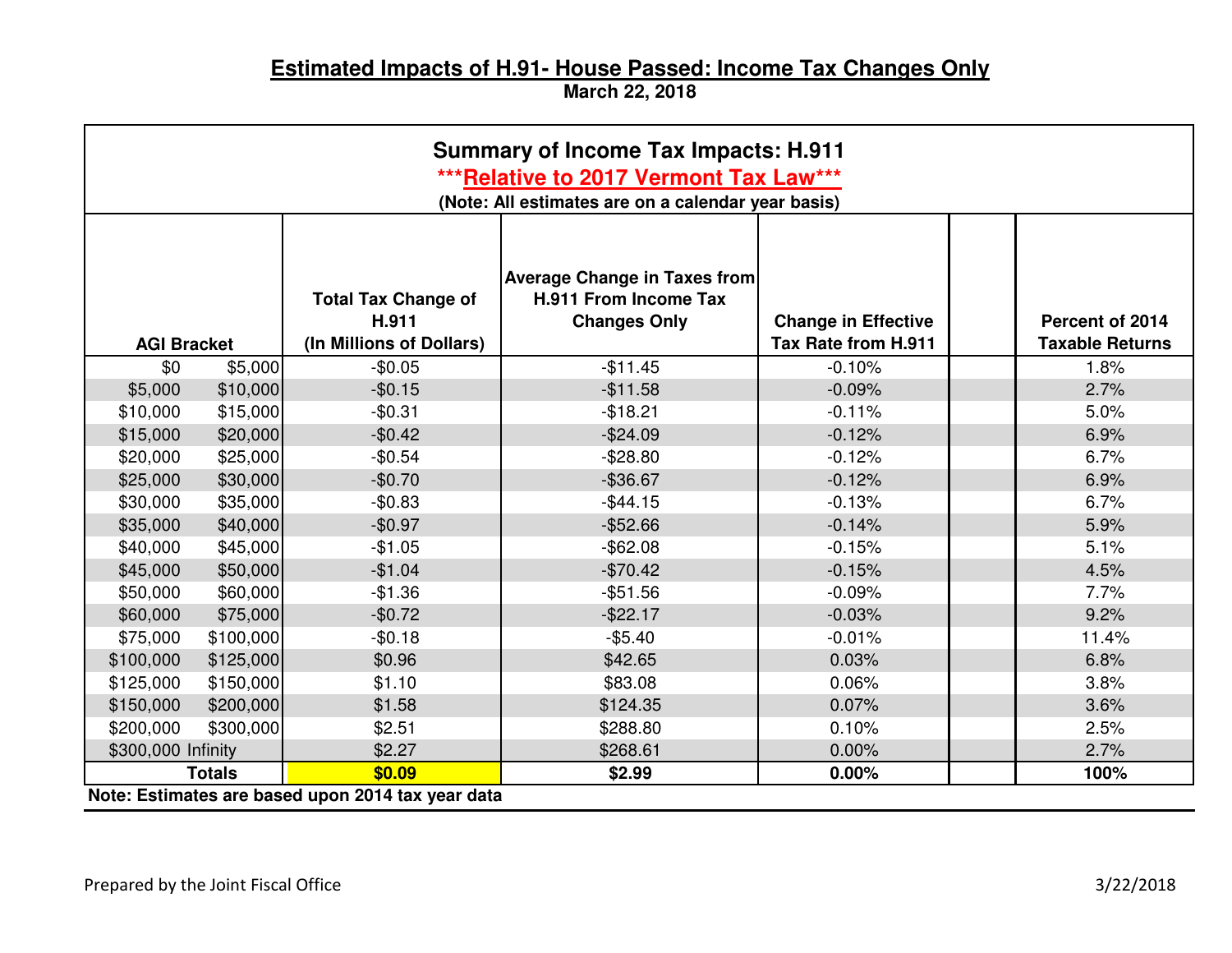# **Estimated Impacts of H.911- House Passed vs Administration Proposal Income Tax Changes Only March 22, 2018**

|                                                                                                                                                                                                                                                                                                                                                                                                                                                            | Summary of Income Tax Impacts: H.911 vs. Administration Proposal<br>Relative to 2018 Current Law (Federal Tax Reform is enacted and Vermont does not change tax code) |             |             |              |                                                    |          |          |  |                                           |
|------------------------------------------------------------------------------------------------------------------------------------------------------------------------------------------------------------------------------------------------------------------------------------------------------------------------------------------------------------------------------------------------------------------------------------------------------------|-----------------------------------------------------------------------------------------------------------------------------------------------------------------------|-------------|-------------|--------------|----------------------------------------------------|----------|----------|--|-------------------------------------------|
|                                                                                                                                                                                                                                                                                                                                                                                                                                                            |                                                                                                                                                                       |             |             |              | (Note: All estimates are on a calendar year basis) |          |          |  |                                           |
| <b>Total Tax Change of</b><br>Average Change in Average Change in Taxes from Change in Effective Tax<br><b>Total Tax Change of</b><br><b>Taxes from</b><br>H.911 From Income Tax<br>Rate from<br>Administration<br>H.911<br>Administration<br><b>Changes Only</b><br>Administration<br><b>Change in Effective</b><br>Proposal<br>(In Millions of Dollars)<br>(In Millions of Dollars)<br>Tax Rate from H.911<br>Proposal<br>Proposal<br><b>AGI Bracket</b> |                                                                                                                                                                       |             |             |              |                                                    |          |          |  | Percent of 2014<br><b>Taxable Returns</b> |
| \$0                                                                                                                                                                                                                                                                                                                                                                                                                                                        | \$5,000                                                                                                                                                               | $-$0.06$    | $-$0.06$    | $-$13.05$    | $-$12.34$                                          | $-0.11%$ | $-0.10%$ |  | 1.8%                                      |
| \$5,000                                                                                                                                                                                                                                                                                                                                                                                                                                                    | \$10,000                                                                                                                                                              | \$0.07      | \$0.09      | \$5.95       | \$6.98                                             | 0.02%    | 0.03%    |  | 2.7%                                      |
| \$10,000                                                                                                                                                                                                                                                                                                                                                                                                                                                   | \$15,000                                                                                                                                                              | \$0.49      | \$0.46      | \$29.26      | \$27.43                                            | 0.16%    | 0.15%    |  | 5.0%                                      |
| \$15,000                                                                                                                                                                                                                                                                                                                                                                                                                                                   | \$20,000                                                                                                                                                              | \$0.07      | $-$0.01$    | \$3.75       | $-$0.38$                                           | $0.00\%$ | $-0.02%$ |  | 6.9%                                      |
| \$20,000                                                                                                                                                                                                                                                                                                                                                                                                                                                   | \$25,000                                                                                                                                                              | $-$0.20$    | $-$0.35$    | $-$10.44$    | $-$18.29$                                          | $-0.06%$ | $-0.09%$ |  | 6.7%                                      |
| \$25,000                                                                                                                                                                                                                                                                                                                                                                                                                                                   | \$30,000                                                                                                                                                              | $-$0.46$    | $-$0.70$    | $-$24.37$    | $-$ \$36.02                                        | $-0.10%$ | $-0.14%$ |  | 6.9%                                      |
| \$30,000                                                                                                                                                                                                                                                                                                                                                                                                                                                   | \$35,000                                                                                                                                                              | $-$0.73$    | $-$1.04$    | $-$38.71$    | $-$ \$53.71                                        | $-0.13%$ | $-0.18%$ |  | 6.7%                                      |
| \$35,000                                                                                                                                                                                                                                                                                                                                                                                                                                                   | \$40,000                                                                                                                                                              | $-$0.94$    | $-$1.37$    | $-$53.81$    | $-$76.00$                                          | $-0.15%$ | $-0.22%$ |  | 5.9%                                      |
| \$40,000                                                                                                                                                                                                                                                                                                                                                                                                                                                   | \$45,000                                                                                                                                                              | $-$1.03$    | $-$1.53$    | $-$ \$65.85  | $-$ \$93.85                                        | $-0.17%$ | $-0.24%$ |  | 5.1%                                      |
| \$45,000                                                                                                                                                                                                                                                                                                                                                                                                                                                   | \$50,000                                                                                                                                                              | $-$0.99$    | $-$1.54$    | $-$72.26$    | $-$108.59$                                         | $-0.16%$ | $-0.24%$ |  | 4.5%                                      |
| \$50,000                                                                                                                                                                                                                                                                                                                                                                                                                                                   | \$60,000                                                                                                                                                              | $-$1.52$    | $-$2.50$    | $-$65.19$    | $-$103.25$                                         | $-0.13%$ | $-0.20%$ |  | 7.7%                                      |
| \$60,000                                                                                                                                                                                                                                                                                                                                                                                                                                                   | \$75,000                                                                                                                                                              | $-$2.37$    | $-$3.06$    | $-$ \$87.23  | $-$110.16$                                         | $-0.14%$ | $-0.18%$ |  | 9.2%                                      |
| \$75,000                                                                                                                                                                                                                                                                                                                                                                                                                                                   | \$100,000                                                                                                                                                             | $-$4.21$    | $-$4.56$    | $-$126.00$   | $-$136.47$                                         | $-0.16%$ | $-0.17%$ |  | 11.4%                                     |
| \$100,000                                                                                                                                                                                                                                                                                                                                                                                                                                                  | \$125,000                                                                                                                                                             | $-$4.43$    | $-$4.66$    | $-$197.20$   | $-$207.35$                                         | $-0.19%$ | $-0.20%$ |  | 6.8%                                      |
| \$125,000                                                                                                                                                                                                                                                                                                                                                                                                                                                  | \$150,000                                                                                                                                                             | $-$3.25$    | $-$3.32$    | $-$246.33$   | $-$ \$251.71                                       | $-0.20%$ | $-0.20%$ |  | 3.8%                                      |
| \$150,000                                                                                                                                                                                                                                                                                                                                                                                                                                                  | \$200,000                                                                                                                                                             | $-$3.97$    | $-$3.84$    | $-$ \$312.31 | $-$301.67$                                         | $-0.21%$ | $-0.20%$ |  | 3.6%                                      |
| \$200,000                                                                                                                                                                                                                                                                                                                                                                                                                                                  | \$300,000                                                                                                                                                             | $-$3.37$    | $-$2.88$    | $-$ \$385.80 | $-$ \$329.62                                       | $-0.19%$ | $-0.17%$ |  | 2.5%                                      |
| \$300,000                                                                                                                                                                                                                                                                                                                                                                                                                                                  | \$500,000                                                                                                                                                             | $-$2.05$    | $-$1.04$    | $-$461.99$   | $-$ \$235.04                                       | $-0.16%$ | $-0.08%$ |  | 1.3%                                      |
|                                                                                                                                                                                                                                                                                                                                                                                                                                                            | \$500,000 \$1,000,000                                                                                                                                                 | $-$1.24$    | $-$0.32$    | $-$534.23$   | $-$136.38$                                         | $-0.12%$ | $-0.03%$ |  | 0.7%                                      |
| \$1,000,000 Infinity                                                                                                                                                                                                                                                                                                                                                                                                                                       |                                                                                                                                                                       | $-$1.30$    | \$2.86      | $-$743.33$   | \$1,632.07                                         | $-0.04%$ | 0.10%    |  | 0.5%                                      |
|                                                                                                                                                                                                                                                                                                                                                                                                                                                            | <b>Totals</b>                                                                                                                                                         | $-$ \$31.75 | $-$ \$29.40 | $-$103.50$   | $-$ \$95.21                                        | $-0.14%$ | $-0.13%$ |  | 100%                                      |

### **Notes:**

- Estimates are relative to baseline where Federal Tax Reform is enacted and Vermont does not change its tax code
- Estimates are on a calendar year basis. FY19 may be lower due to withholding and implementation.
- Cost of social security provisions are as follows:
	- o Administration's proposal: Approximately \$1.6 million in calendar year 2018
	- o H.911: Approximately \$4.5 million in calendar year 2018
- Absent any changes to Vermont's tax code, revenues would increase approximately \$30 million for calendar year 2018 (\$28.6 million for FY19).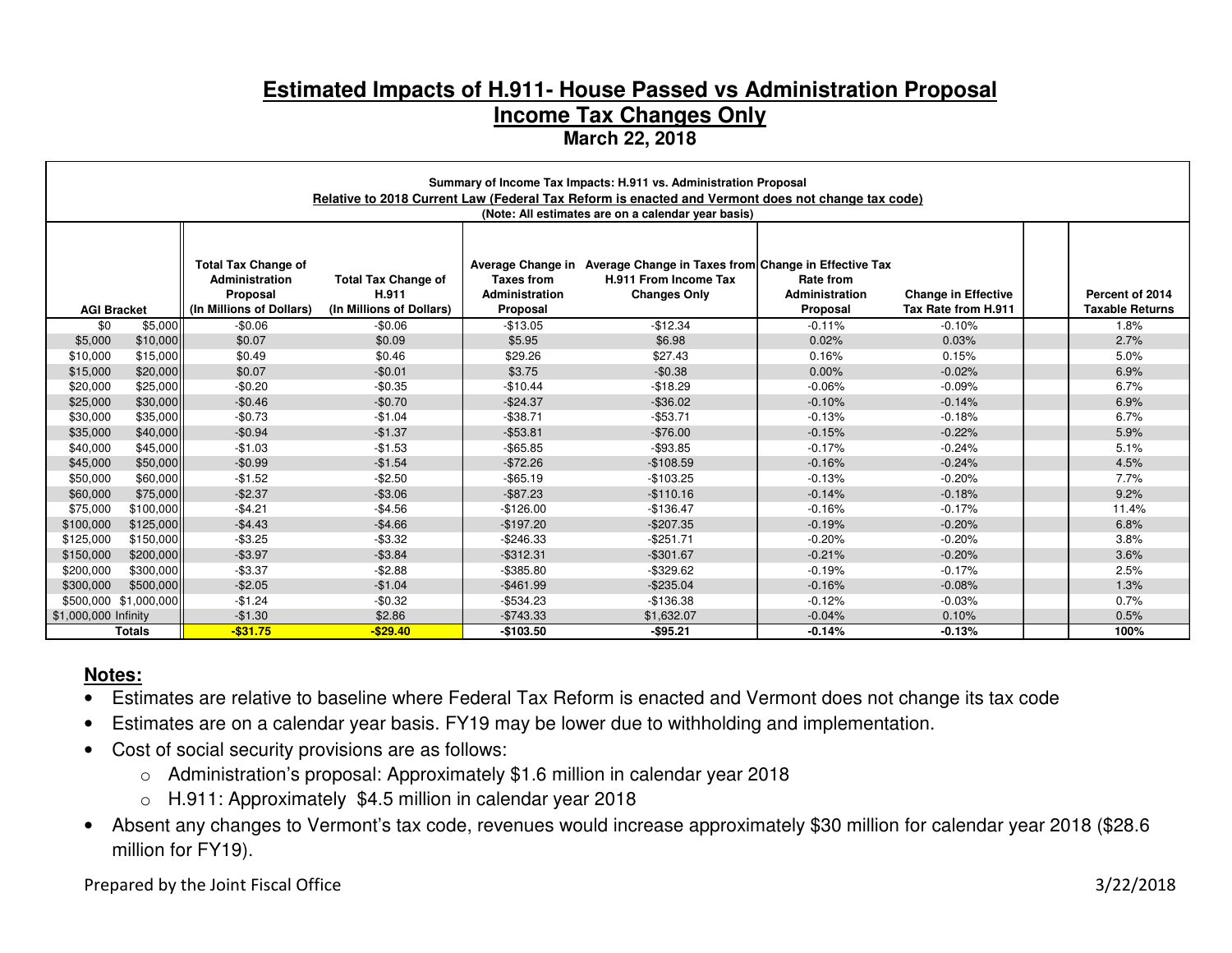# **School Income Tax Surcharge in H.911 – House Passed**

**March 22, 2018** 

- **Proposal built upon H.911 income tax reform**
- **Creates a new, separate School Income Tax Surcharge on each rate: 0.1%, 0.5%, 0.5%, 1%**
- **Raises approximately \$59 million from surcharge alone**

| <b>Education Surcharge</b><br>(Note: All estimates are on a calendar year basis) |               |                                                                       |                                               |                                                                 |  |                                                     |  |
|----------------------------------------------------------------------------------|---------------|-----------------------------------------------------------------------|-----------------------------------------------|-----------------------------------------------------------------|--|-----------------------------------------------------|--|
| <b>AGI Bracket</b>                                                               |               | <b>Total Tax Change from</b><br>Surcharge<br>(in millions of dollars) | <b>Average Change in Taxes from Surcharge</b> | <b>Change in Effective</b><br><b>Tax Rate from</b><br>Surcharge |  | <b>Percent of</b><br>2014 Taxable<br><b>Returns</b> |  |
| \$0                                                                              | \$5,000       | \$0.00                                                                | \$11.63                                       | 0.00%                                                           |  | 1.8%                                                |  |
| \$5,000                                                                          | \$10,000      | \$0.01                                                                | \$2.23                                        | 0.01%                                                           |  | 2.7%                                                |  |
| \$10,000                                                                         | \$15,000      | \$0.04                                                                | \$3.09                                        | 0.01%                                                           |  | 5.0%                                                |  |
| \$15,000                                                                         | \$20,000      | \$0.09                                                                | \$6.09                                        | 0.02%                                                           |  | 6.9%                                                |  |
| \$20,000                                                                         | \$25,000      | \$0.15                                                                | \$9.24                                        | 0.04%                                                           |  | 6.7%                                                |  |
| \$25,000                                                                         | \$30,000      | \$0.22                                                                | \$12.95                                       | 0.04%                                                           |  | 6.9%                                                |  |
| \$30,000                                                                         | \$35,000      | \$0.29                                                                | \$16.97                                       | 0.05%                                                           |  | 6.7%                                                |  |
| \$35,000                                                                         | \$40,000      | \$0.33                                                                | \$20.78                                       | 0.05%                                                           |  | 5.9%                                                |  |
| \$40,000                                                                         | \$45,000      | \$0.36                                                                | \$24.63                                       | 0.06%                                                           |  | 5.1%                                                |  |
| \$45,000                                                                         | \$50,000      | \$0.37                                                                | \$28.56                                       | 0.06%                                                           |  | 4.5%                                                |  |
| \$50,000                                                                         | \$60,000      | \$0.95                                                                | \$43.21                                       | 0.08%                                                           |  | 7.7%                                                |  |
| \$60,000                                                                         | \$75,000      | \$1.78                                                                | \$66.76                                       | 0.11%                                                           |  | 9.2%                                                |  |
| \$75,000                                                                         | \$100,000     | \$3.23                                                                | \$96.72                                       | 0.12%                                                           |  | 11.4%                                               |  |
| \$100,000                                                                        | \$125,000     | \$3.90                                                                | \$173.85                                      | 0.17%                                                           |  | 6.8%                                                |  |
| \$125,000                                                                        | \$150,000     | \$3.64                                                                | \$275.29                                      | 0.22%                                                           |  | 3.8%                                                |  |
| \$150,000                                                                        | \$200,000     | \$5.28                                                                | \$414.21                                      | 0.27%                                                           |  | 3.6%                                                |  |
| \$200,000                                                                        | \$300,000     | \$6.15                                                                | \$703.55                                      | 0.35%                                                           |  | 2.5%                                                |  |
| \$300,000                                                                        | \$500,000     | \$6.91                                                                | \$1,558.72                                    | 0.53%                                                           |  | 1.3%                                                |  |
| \$500,000                                                                        | \$1,000,000   | \$7.29                                                                | \$3,151.66                                    | 0.71%                                                           |  | 0.7%                                                |  |
| \$1,000,000 Infinity                                                             |               | \$18.08                                                               | \$10,334.25                                   | 0.61%                                                           |  | 0.5%                                                |  |
|                                                                                  | <b>Totals</b> | \$59.10                                                               | \$214.67                                      | 0.26%                                                           |  | 100%                                                |  |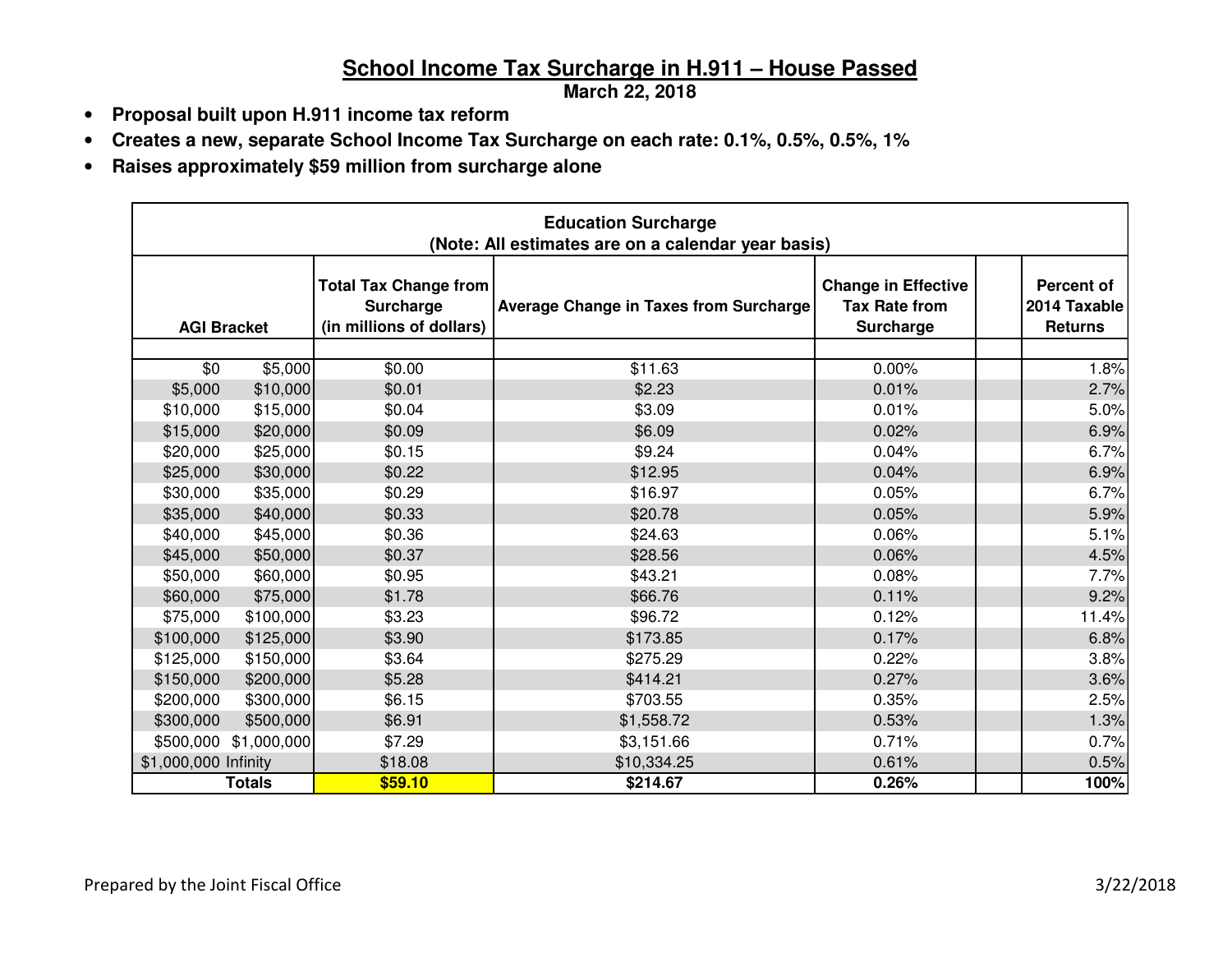# **Combined Tax Impacts of H.911- House Passed March 22, 2018**

• **Includes income tax changes and School Income Tax Surcharge** 

|                      | Total Summary of H.911 Impacts: Includes Income Tax Changes and School Income Tax Surcharge<br>Relative to 2018 Current Law (Federal Tax Reform is enacted and Vermont does not change tax code)<br>(Note: All estimates are on a calendar year basis) |          |             |          |  |       |  |  |  |  |  |
|----------------------|--------------------------------------------------------------------------------------------------------------------------------------------------------------------------------------------------------------------------------------------------------|----------|-------------|----------|--|-------|--|--|--|--|--|
|                      | <b>Total Tax Change of</b><br><b>Average Change in Taxes from</b><br>H.911<br><b>Change in Effective</b><br>H.911<br>Percent of 2014<br>(In Millions of Dollars)<br>Tax Rate from H.911<br><b>Taxable Returns</b><br><b>AGI Bracket</b>                |          |             |          |  |       |  |  |  |  |  |
| \$0                  | \$5,000                                                                                                                                                                                                                                                | $-$0.06$ | $-$12.30$   | $-0.10%$ |  | 1.8%  |  |  |  |  |  |
| \$5,000              | \$10,000                                                                                                                                                                                                                                               | \$0.10   | \$8.04      | 0.04%    |  | 2.7%  |  |  |  |  |  |
| \$10,000             | \$15,000                                                                                                                                                                                                                                               | \$0.50   | \$29.76     | 0.16%    |  | 5.0%  |  |  |  |  |  |
| \$15,000             | \$20,000                                                                                                                                                                                                                                               | \$0.08   | \$4.39      | 0.01%    |  | 6.9%  |  |  |  |  |  |
| \$20,000             | \$25,000                                                                                                                                                                                                                                               | $-$0.20$ | $-$9.91$    | $-0.05%$ |  | 6.7%  |  |  |  |  |  |
| \$25,000             | \$30,000                                                                                                                                                                                                                                               | $-$0.48$ | $-$23.90$   | $-0.09%$ |  | 6.9%  |  |  |  |  |  |
| \$30,000             | \$35,000                                                                                                                                                                                                                                               | $-$0.75$ | $-$37.87$   | $-0.13%$ |  | 6.7%  |  |  |  |  |  |
| \$35,000             | \$40,000                                                                                                                                                                                                                                               | $-$1.04$ | $-$56.35$   | $-0.16%$ |  | 5.9%  |  |  |  |  |  |
| \$40,000             | \$45,000                                                                                                                                                                                                                                               | $-$1.18$ | $-$ \$69.89 | $-0.18%$ |  | 5.1%  |  |  |  |  |  |
| \$45,000             | \$50,000                                                                                                                                                                                                                                               | $-$1.18$ | $-$ \$80.39 | $-0.18%$ |  | 4.5%  |  |  |  |  |  |
| \$50,000             | \$60,000                                                                                                                                                                                                                                               | $-$1.56$ | $-$60.27$   | $-0.12%$ |  | 7.7%  |  |  |  |  |  |
| \$60,000             | \$75,000                                                                                                                                                                                                                                               | $-$1.29$ | $-$43.47$   | $-0.07%$ |  | 9.2%  |  |  |  |  |  |
| \$75,000             | \$100,000                                                                                                                                                                                                                                              | $-$1.33$ | $-$39.81$   | $-0.05%$ |  | 11.4% |  |  |  |  |  |
| \$100,000            | \$125,000                                                                                                                                                                                                                                              | $-$0.75$ | $-$ \$33.47 | $-0.03%$ |  | 6.8%  |  |  |  |  |  |
| \$125,000            | \$150,000                                                                                                                                                                                                                                              | \$0.31   | \$23.26     | 0.02%    |  | 3.8%  |  |  |  |  |  |
| \$150,000            | \$200,000                                                                                                                                                                                                                                              | \$1.43   | \$112.62    | 0.07%    |  | 3.6%  |  |  |  |  |  |
| \$200,000            | \$300,000                                                                                                                                                                                                                                              | \$3.27   | \$373.82    | 0.18%    |  | 2.5%  |  |  |  |  |  |
| \$300,000            | \$500,000                                                                                                                                                                                                                                              | \$5.86   | \$1,372.86  | 0.45%    |  | 1.3%  |  |  |  |  |  |
| \$500,000            | \$1,000,000                                                                                                                                                                                                                                            | \$6.97   | \$3,027.73  | 0.68%    |  | 0.7%  |  |  |  |  |  |
| \$1,000,000 Infinity |                                                                                                                                                                                                                                                        | \$20.94  | \$11,966.32 | 0.71%    |  | 0.5%  |  |  |  |  |  |
|                      | Totals                                                                                                                                                                                                                                                 | \$29.65  | N/A         | 0.13%    |  | 100%  |  |  |  |  |  |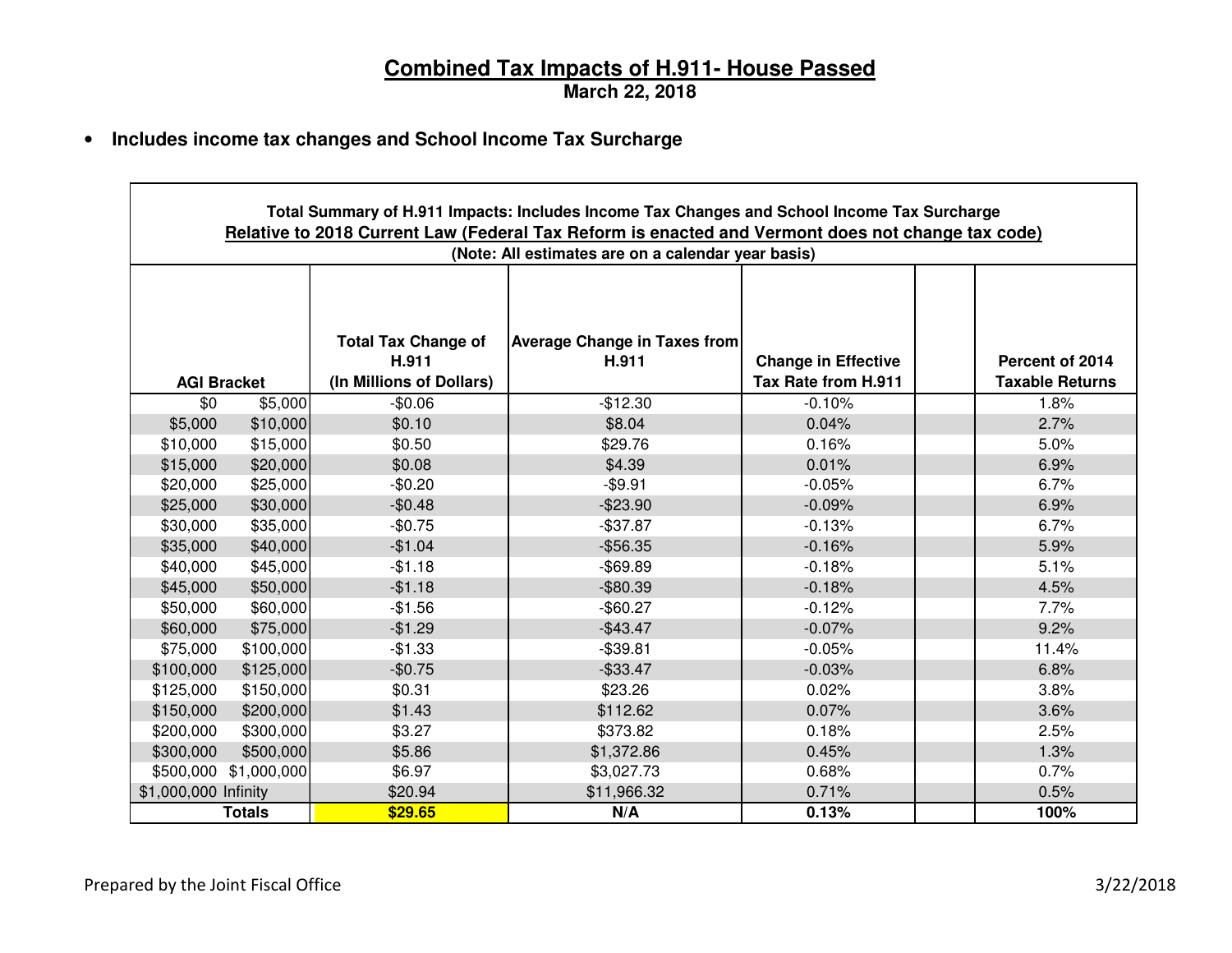# **School Income Tax Surcharge Rates in H.911- House Passed March 22, 2018**

## **H.911 New School Income Tax Surcharge Rates**

| <b>Single Filers</b>               |                        |                                                      |  |
|------------------------------------|------------------------|------------------------------------------------------|--|
| If VT Taxable<br>Income is<br>over | <b>But Not</b><br>Over | Surcharge rate applied<br>to income in this<br>range |  |
|                                    | 37,900                 | 0.1%                                                 |  |
| 37,900                             | 91,850                 | 0.5%                                                 |  |
| 91,850                             | 191,650                | 0.5%                                                 |  |
| 191,650                            |                        | 1.0%                                                 |  |

| <b>Married, Joint Filers</b>       |                        |                                                      |  |
|------------------------------------|------------------------|------------------------------------------------------|--|
| If VT Taxable<br>Income is<br>over | <b>But Not</b><br>Over | Surcharge rate<br>applied to income<br>in this range |  |
|                                    | 63,300                 | 0.1%                                                 |  |
| 63,300                             | 153,100                | 0.5%                                                 |  |
| 153,100                            | 233,300                | 0.5%                                                 |  |
| 233,300                            |                        | 1.0%                                                 |  |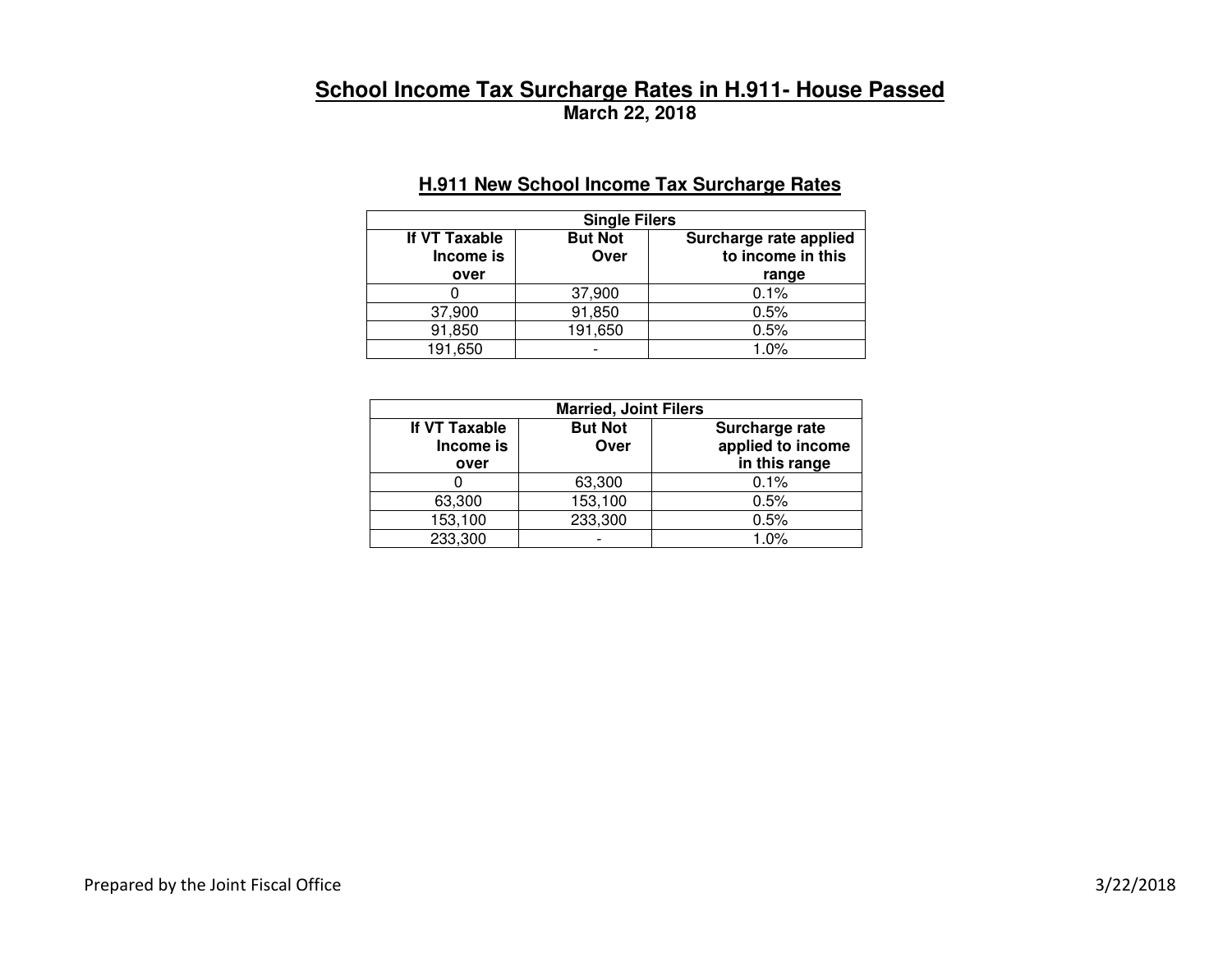#### **Current Law Compared to H.911 - House Passed - March 22, 2018**

(millions of dollars) Estimates

|   |                                         | <b>Current Law</b> | H.911 - House<br>Passed |
|---|-----------------------------------------|--------------------|-------------------------|
| a | Average Homestead Property Tax Rate     | \$1.554            | \$1.404                 |
| b | Average Tax Rate on Household Income    | 2.58%              | 2.32%                   |
| c | Uniform Non-Homestead Property Tax Rate | \$1.591            | \$1.591                 |
| d | <b>Base Spending Amount</b>             | <b>NA</b>          | \$11,916                |
| e | Base Homestead Property Tax Rate        | \$1.00             | \$1.00                  |
| f | Base Homestead Income Tax Rate          | 2.00%              | 1.66%                   |
| g | Property Yield Per Equalized Pupil      | \$9,832            | \$8,500                 |
| h | Income Yield Per Equalized Pupil        | \$11,880           | \$8,500                 |

#### **Sources (actual)**

| 13 | <b>Total Sources</b>                  | 1,660.9   | 1,639.1 |
|----|---------------------------------------|-----------|---------|
| 12 | Other Sources (Wind & Solar, Other)   | 1.5       | 1.5     |
| 11 | <b>Medicaid Transfer</b>              | 8.6       | 8.6     |
| 10 | Lottery Transfer                      | 25.6      | 25.6    |
| 9  | Meals & Rooms Tax                     |           | 44.6    |
| 8  | Sales & Use Tax                       | 144.3     | 400.9   |
| 7  | General Fund Transfer                 | 322.9     |         |
| 6  | Purchase & Use Tax                    | 37.3      | 37.3    |
| 5. | Non-Homestead Education Tax           | 677.5     | 677.5   |
| 4  | <b>Education Income Tax Surcharge</b> | <b>NA</b> | 59.0    |
| 3  | Property Tax Adjustment and Rebate    | (176.4)   | (176.4) |
| 2  | Homestead Property Tax Based on Yield | 619.6     | 164.0   |
| 1  | <b>Base Homestead Property Tax</b>    | <b>NA</b> | 396.6   |

Yield applied to spending in excess of base

#### Repealed

Dedicates 25% of meals & rooms tax to EF Dedicates 100% of sales & use tax to EF

#### **Uses (appropriations)**

|    | <b>Operating Result</b>                    |         |                          |                                      |
|----|--------------------------------------------|---------|--------------------------|--------------------------------------|
| 29 | <b>Total Uses</b>                          | 1,654.6 | 1,633.1                  |                                      |
| 28 | Other Uses (Accounting fees, Other)        | 1.1     | 1.1                      |                                      |
| 27 | Teachers' Pensions - normal cost           | 7.7     | 7.7                      |                                      |
| 26 | Reappraisal & Listing (General Govt)       | 3.3     | 3.3                      |                                      |
| 25 | Renter Rebate (General Govt) - EF share    | 7.9     | $\overline{\phantom{a}}$ |                                      |
| 24 | Community HS of Vermont (Corrections)      | 3.3     | $\overline{\phantom{a}}$ |                                      |
| 23 | Flexible Pathways                          | 7.3     | $\overline{\phantom{a}}$ | ├├Transferred to GF - \$21.5 million |
| 22 | <b>Adult Education &amp; Literacy</b>      | 3.0     | $\qquad \qquad -$        |                                      |
| 21 | <b>Essential Early Education Aid</b>       | 6.6     | 6.6                      |                                      |
| 20 | <b>Small School Support</b>                | 7.6     | 7.6                      |                                      |
| 19 | <b>Technical Education Aid</b>             | 13.9    | 13.9                     |                                      |
| 18 | <b>Transportation Aid</b>                  | 19.2    | 19.2                     |                                      |
| 17 | <b>State-Placed Students</b>               | 16.7    | 16.7                     |                                      |
| 16 | <b>Special Education Aid</b>               | 189.2   | 189.2                    |                                      |
| 15 | Recapture of Teachers' Health Care Savings | (4.5)   | (4.5)                    |                                      |
| 14 | <b>Education Payment</b>                   | 1,372.3 | 1,372.3                  |                                      |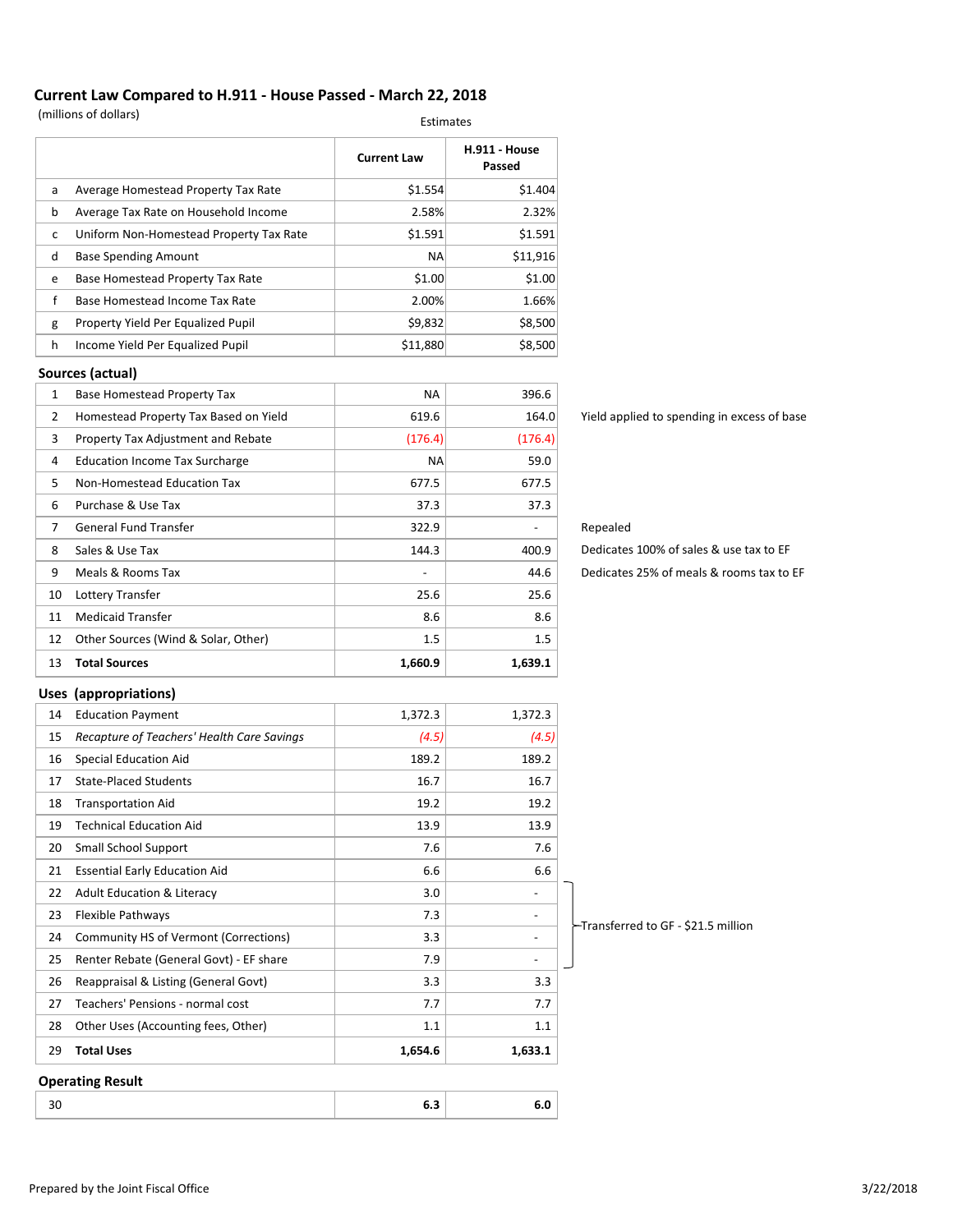#### **Education Fund Sources in FY2019: Current Law and H.911 - House Passed**

*As of March 22, 2018*



\* Education Fund uses reduced by \$22 million

\*\* Other sources includes school income tax on nonresidents (\$4.75 million)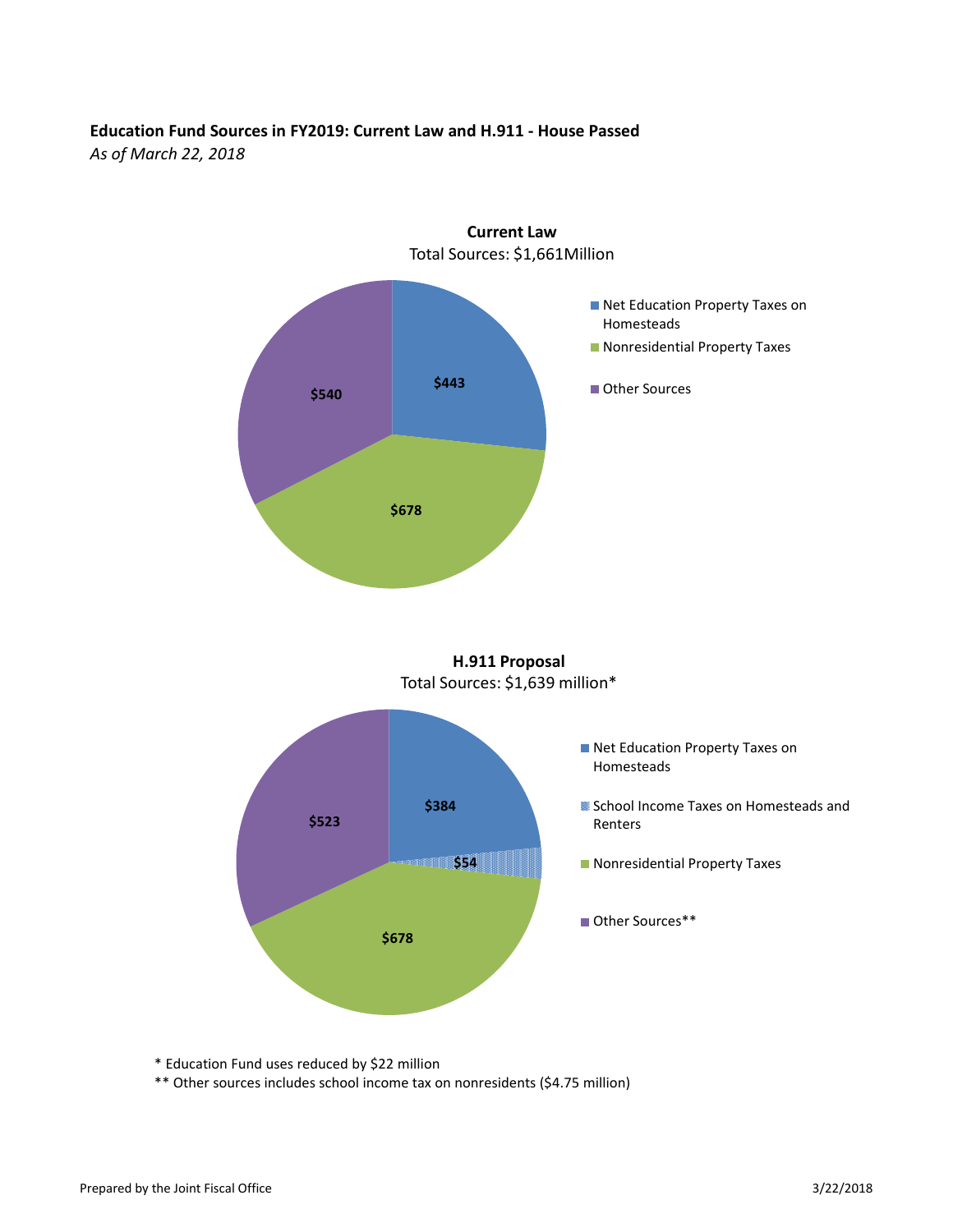# **Option for Repealing and Replacing the General Fund Transfer to the Education Fund**

(millions of dollars)

Current law compared to H.911- House Passed - March 22, 2018

| <b>Current Law</b> |                     |                       |          |  |
|--------------------|---------------------|-----------------------|----------|--|
| <b>Source</b>      | <b>General Fund</b> | <b>Education Fund</b> |          |  |
| GF transfer to EF  | 322.9               | (322.9)               | Repealed |  |

| Proposal                    |                     |                       |                   |
|-----------------------------|---------------------|-----------------------|-------------------|
| <b>Source or Use</b>        | <b>General Fund</b> | <b>Education Fund</b> |                   |
| 100% Sales & Use Tax        | (256.6)             | 256.6                 | Dedicated to FF   |
| 25% of Meals & Rooms Tax    | (44.6)              | 44.6                  |                   |
| <b>Education Fund Uses*</b> | (21.5)              | 21.5                  | Transferred to GF |

| <b>Net Change</b><br>-<br>∪.∠<br>v.z |
|--------------------------------------|
|--------------------------------------|

| * Current Law Education Fund Uses Transferred to GF |      |  |  |
|-----------------------------------------------------|------|--|--|
| <b>Adult Education &amp; Literacy</b>               | 3.0  |  |  |
| <b>Flexible Pathways</b>                            | 7.3  |  |  |
| <b>Community HS of Vermont</b>                      | 3.3  |  |  |
| Renter Rebate - EF share                            | 7.9  |  |  |
| Total                                               | 21.5 |  |  |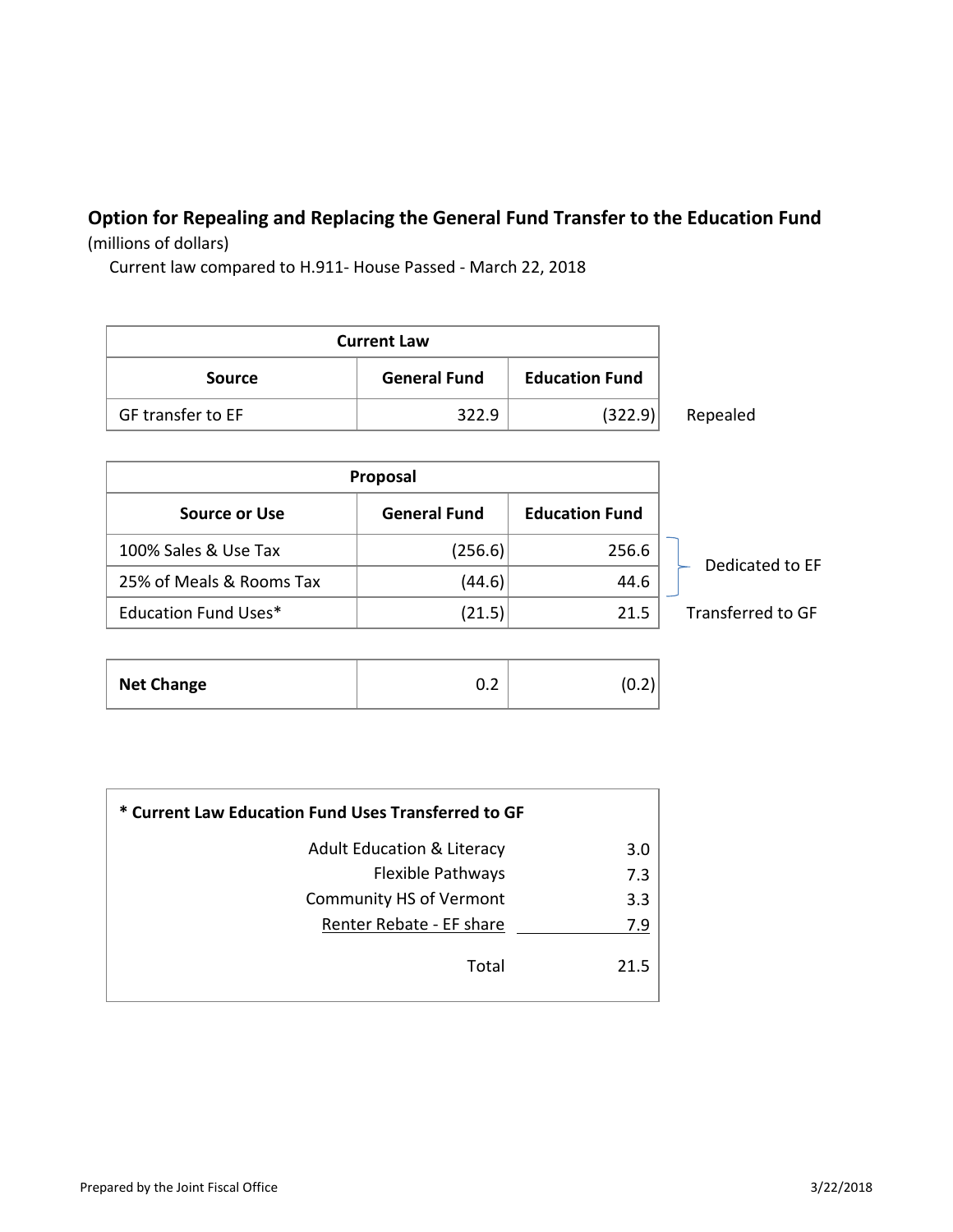#### **Calculation of the Base Spending Amount FY19 H.911- House Passed - March 22, 2018** (millions of dollars)

| 1,580.1<br>(560.6)<br>1,019.5       | Education Fund sources 16 V.S.A $4025(a)(1)-(7)$<br>Less gross homestead tax                      |
|-------------------------------------|---------------------------------------------------------------------------------------------------|
| 1,633.1<br>6.3<br>1,639.4           | <b>Education Fund uses</b><br>Plus FY2019 transfer to stablization reserve                        |
| (1, 367.8)<br>271.6                 | Less net education payment (includes FY19 recapture)<br><b>Committed Education Fund uses</b>      |
| 1,019.5<br><u>(271.6)</u><br>747.9  | Available Education Fund sources<br>Less committed Education Fund uses                            |
| 396.6<br>1,144.5                    | Plus amount raised on \$1.00 on property                                                          |
| 1,144,477,000<br>88,359<br>\$12,953 | <b>Total Base Spending</b><br><b>Equalized pupils</b><br>Base spending amount per equalized pupil |

| Fiscal Year | <b>Base Spending Amount</b> | Yield    | Implementation % |
|-------------|-----------------------------|----------|------------------|
| 2019        | \$11.916                    | \$8,500  | 92%              |
| 2020        | $$12,435*$                  | \$7,350* | 96%              |
| 2021        | \$12.953*                   | \$6,220* | 100%             |

\**For illustrative purposes only* - the base spending amount and equivalent yield for FY20 and FY21 represent 96% and 100% of the FY19 base spending amount. In practice the base spending amount will be **recalculated** each year based on the Education Fund revenues the corresponding fiscal year.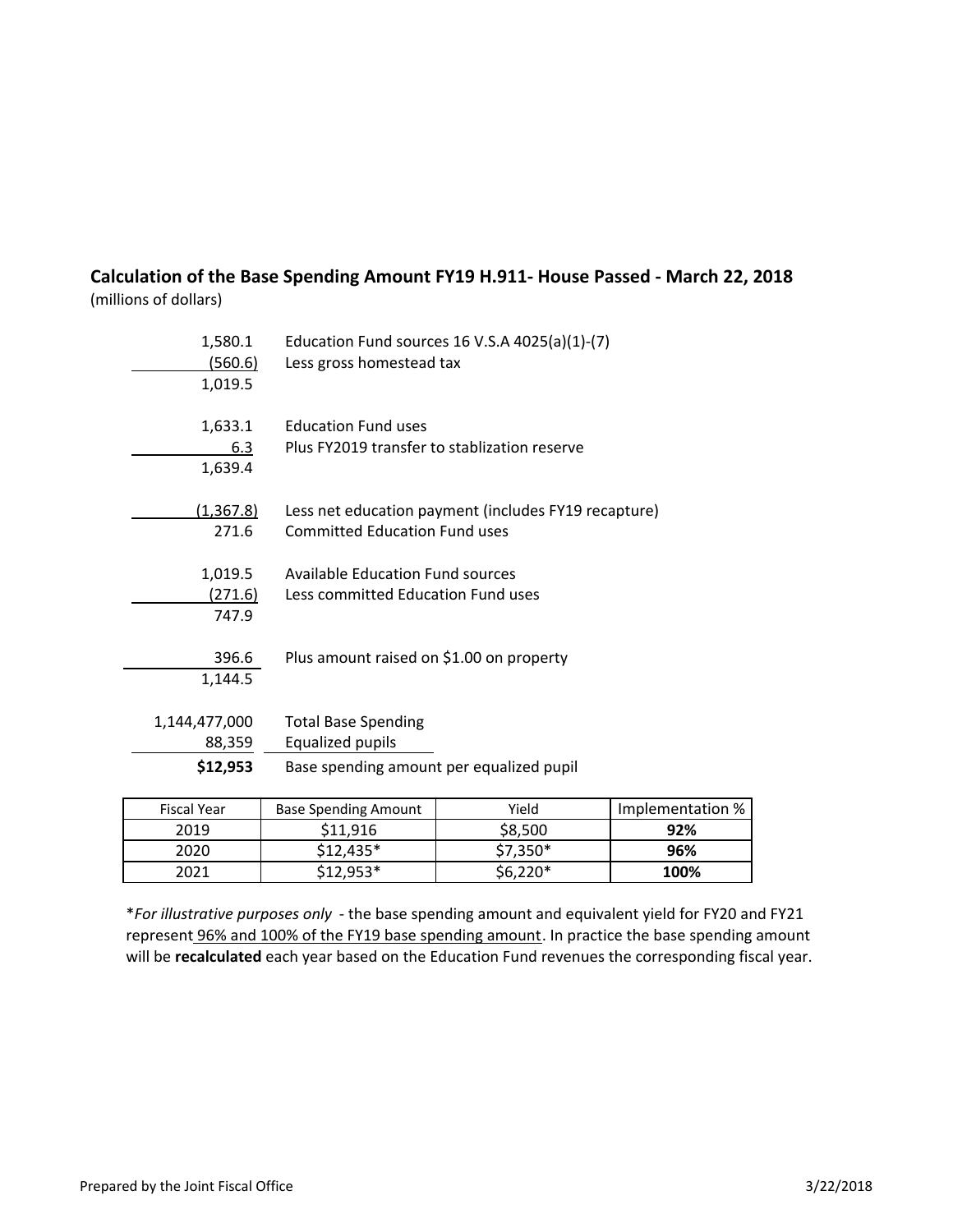#### **Estimated Homestead Property Tax Rates Current Law Compared to H.911 - House Passed - March 22, 2018FY2019**



**Education Spending Per Equalized Pupil**